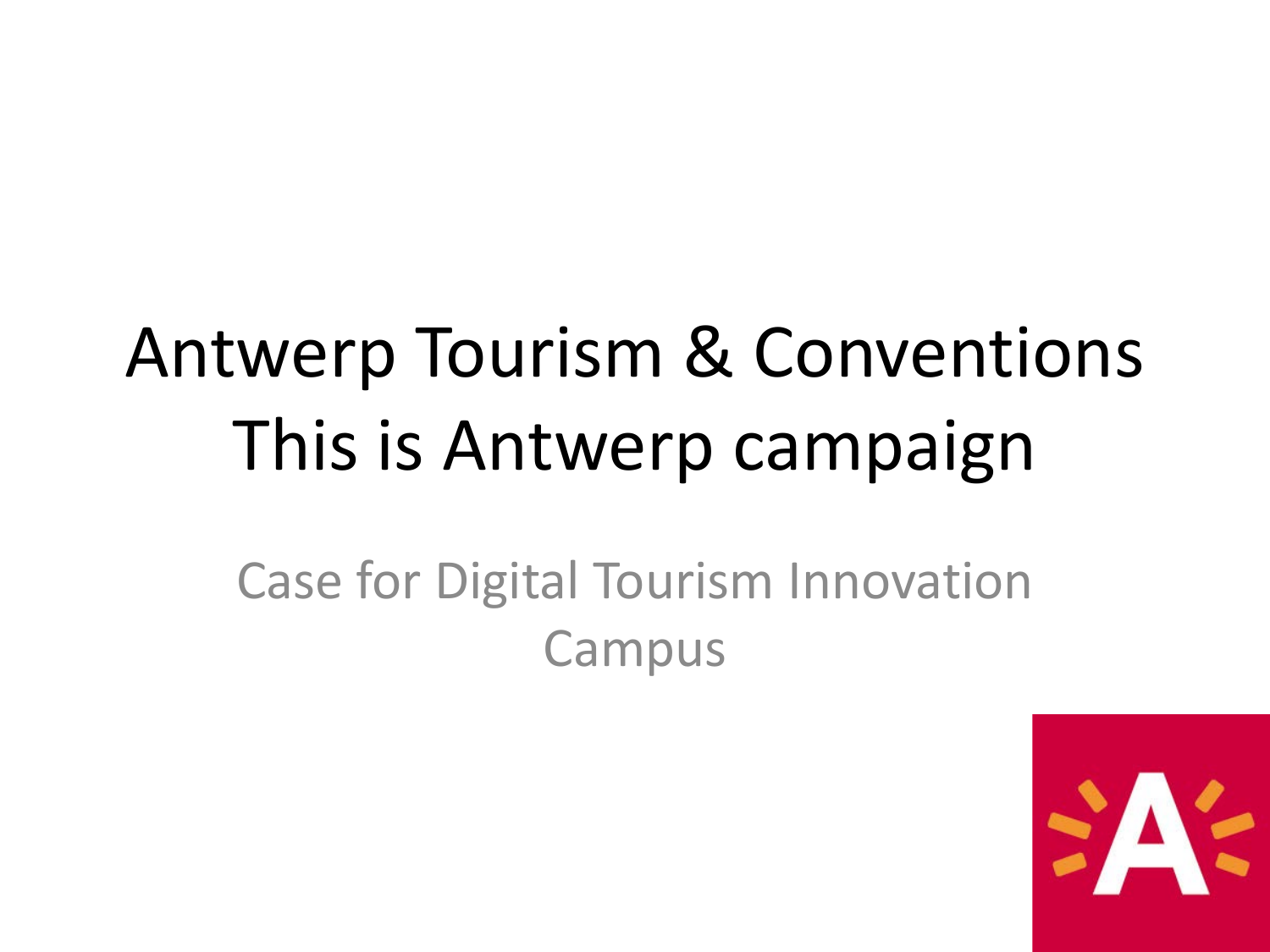#### Introduction

- Antwerp has 1.7 million overnight stays/year
	- 22% of the visitors is aged 18-29
	- Average stay is 2,5 days
	- Top markets: Netherlands, Germany, United Kingdom, France and Spain

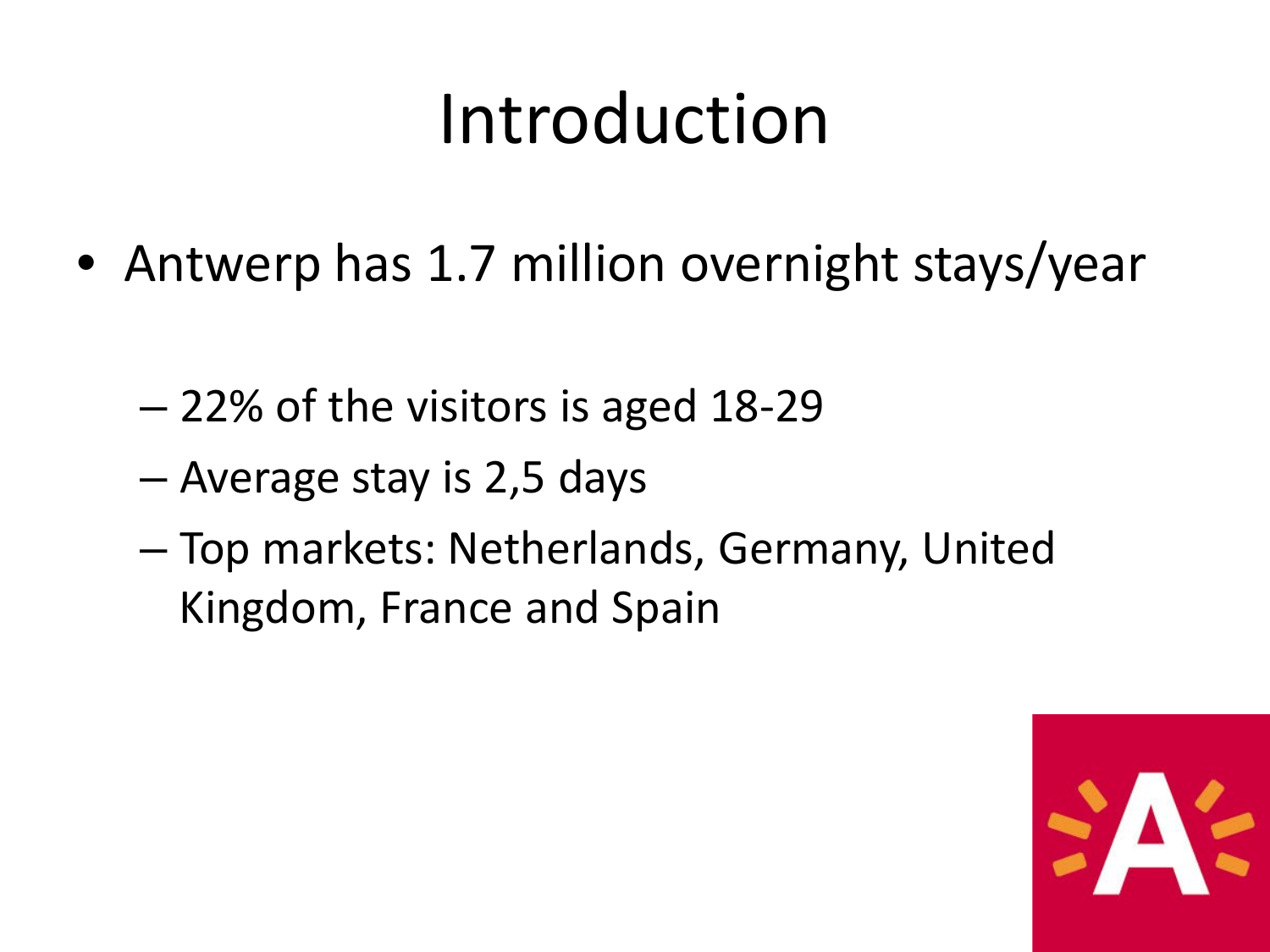# Introduction

- In 2009 Antwerp Tourism & Convention decided to profile Antwerp as a ideal destination for young travellers
	- A profile study learned what kind of young travellers choose Antwerp as a destination
	- A strategic plan drew the lines between which we would market Antwerp as a young travellers destination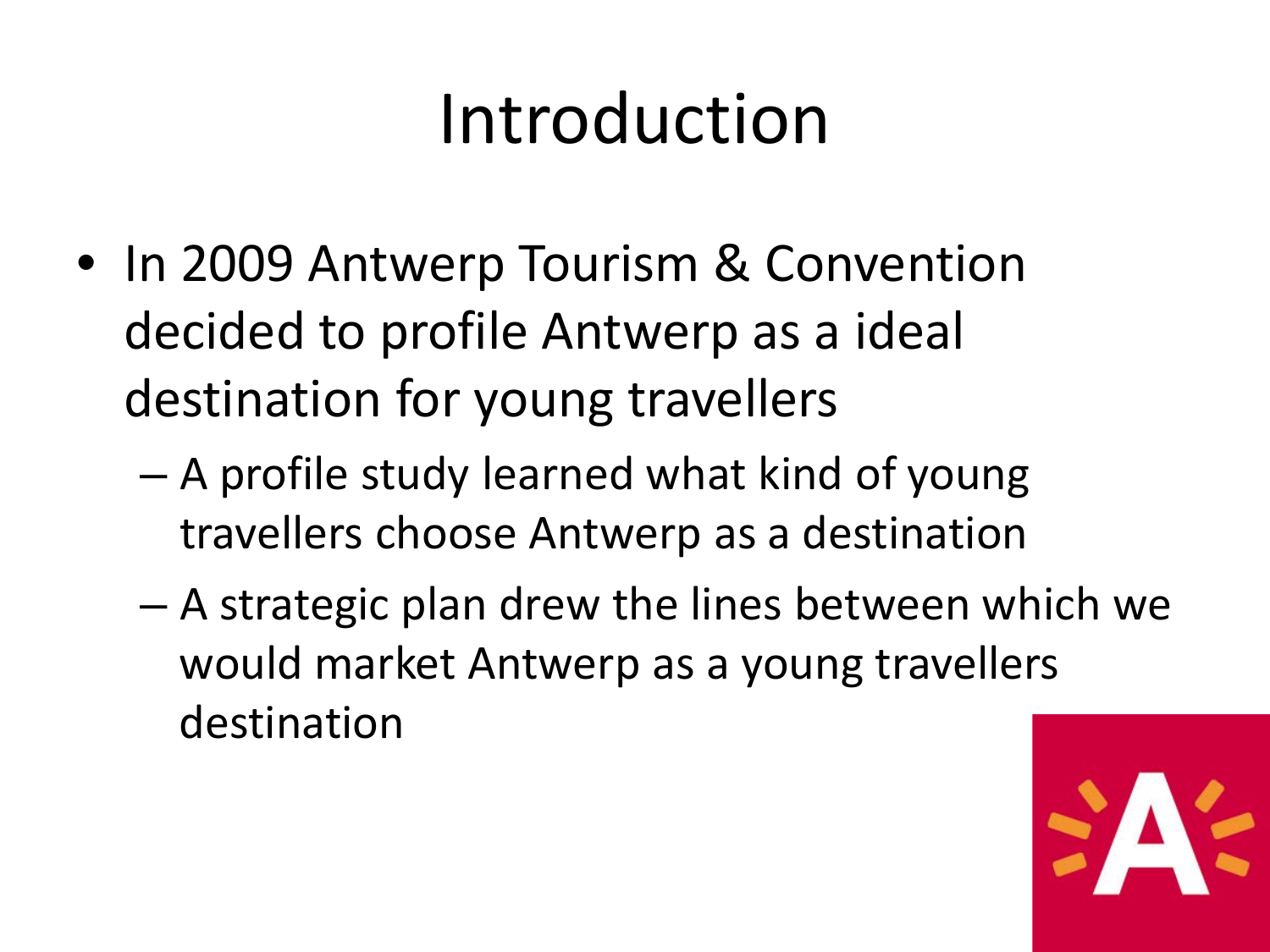# Introduction

- Keywords for us were:
	- Off the beaten track
	- Any moment during a trip plans can be changed
	- Easy access to information at the destination itself
	- Local insights and tips



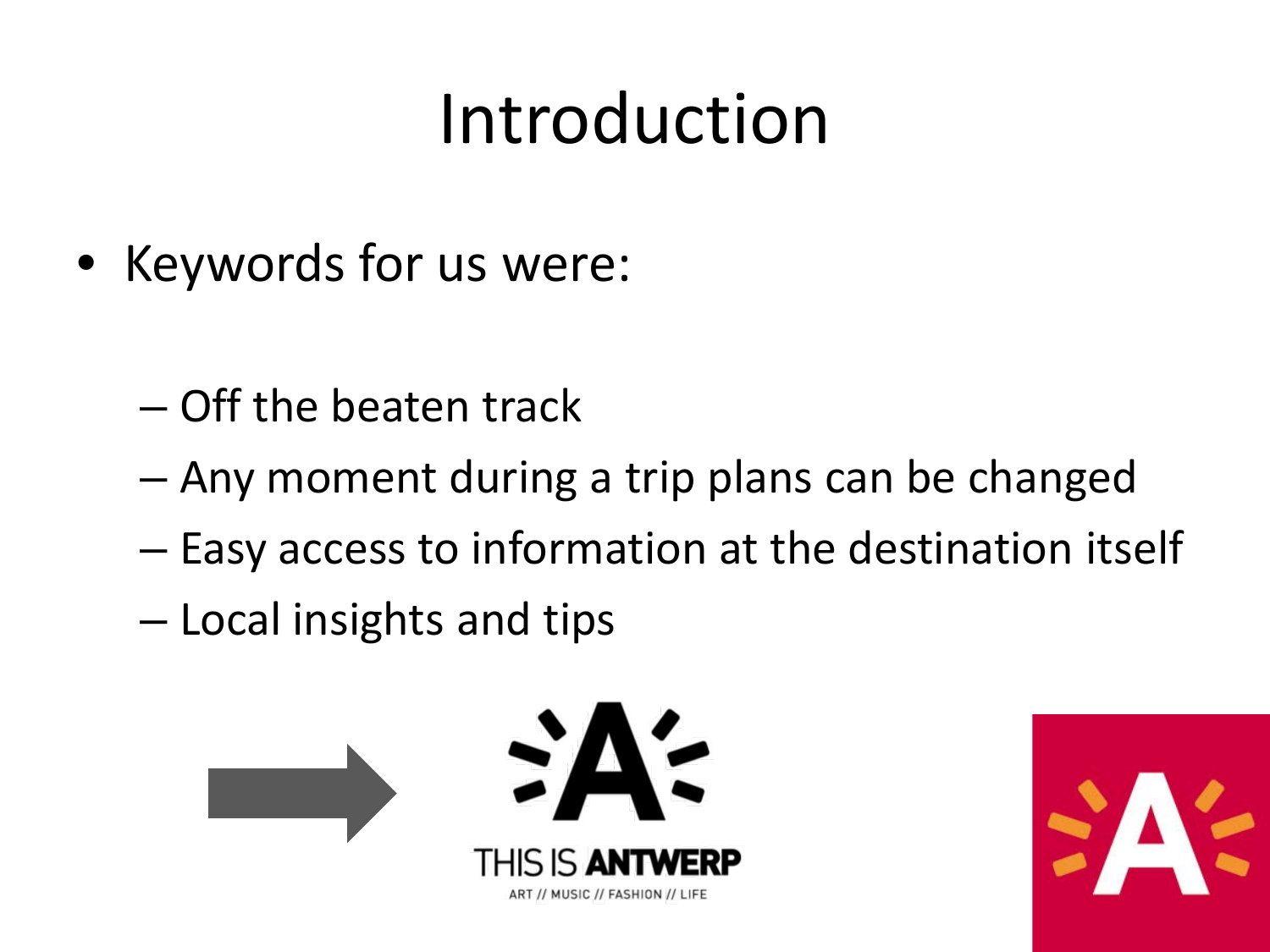- This Is Antwerp
	- Guide to the **hidden hotspots** and **hangouts** of Antwerp. **Selected by a community** of people with a heart for Antwerp. **Designed for international young travellers**, approved by **locals**.
- Youth campaign since 2011
- Includes
	- Website with blog posts from 20 young locals
	- App for Android and iOs with weekly updates
	- Magazine (two times a year)
	- Event calendar (every month)

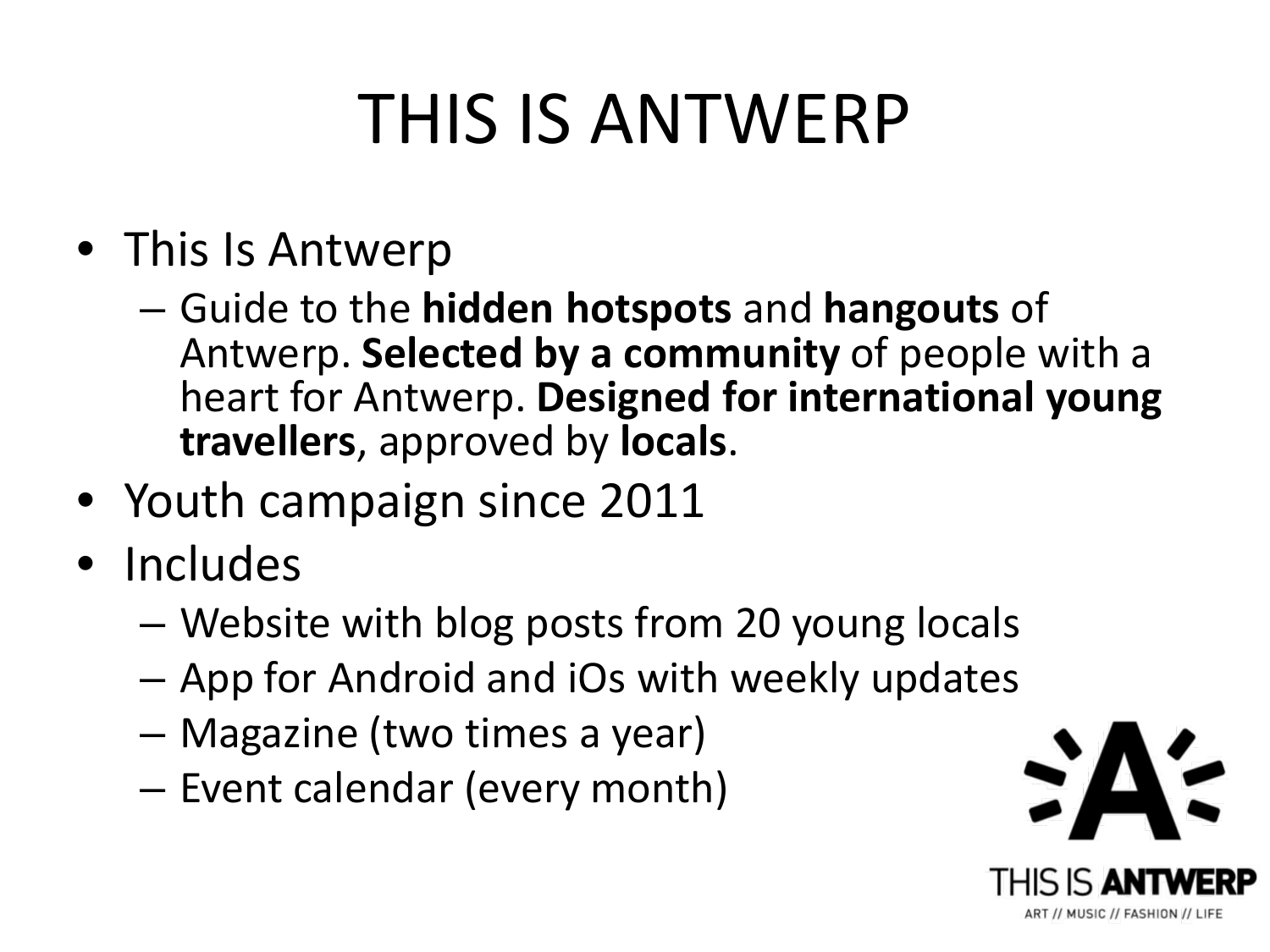# THIS IS ANTWERP app

- All the hotspots necessary for a successful visit to Antwerp is provided:
	- see, shop, eat & drink, go out, sleep, relax & gather, to do, wifi and student.
	- complete up to date information on opening hours, public transport, telephone numbers and special events
	- get to know the locals favourite spots
	- connect to the community
	- iPhone and Android
- Offline
- > 30 000 downloads
	- Made it to the Top 10 travel apps App store in Belgium
	- Android 8.523 downloads
	- iOS 23.569 downloads



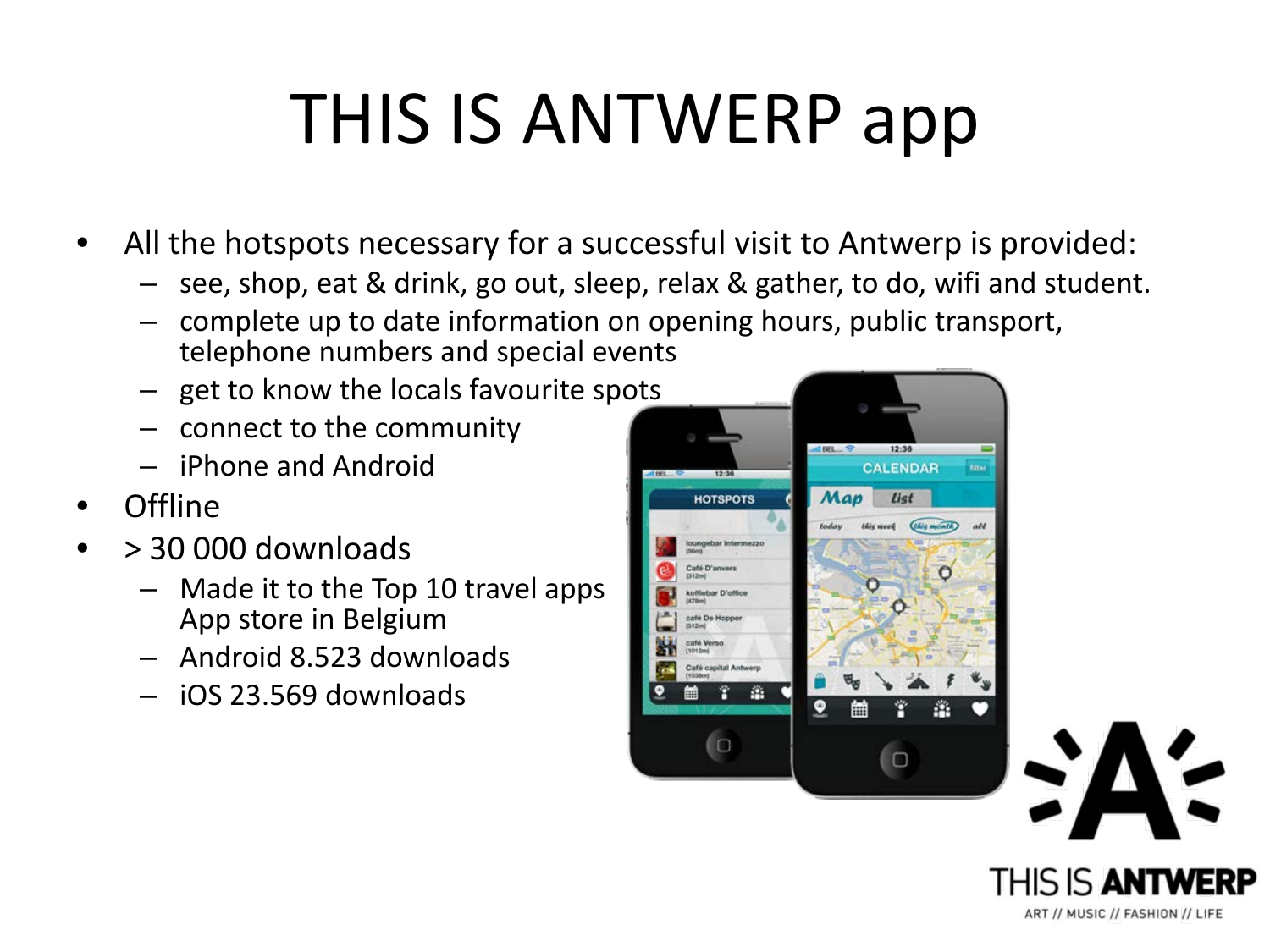#### THIS IS ANTWERP app



ART // MUSIC // FASHION // LIFE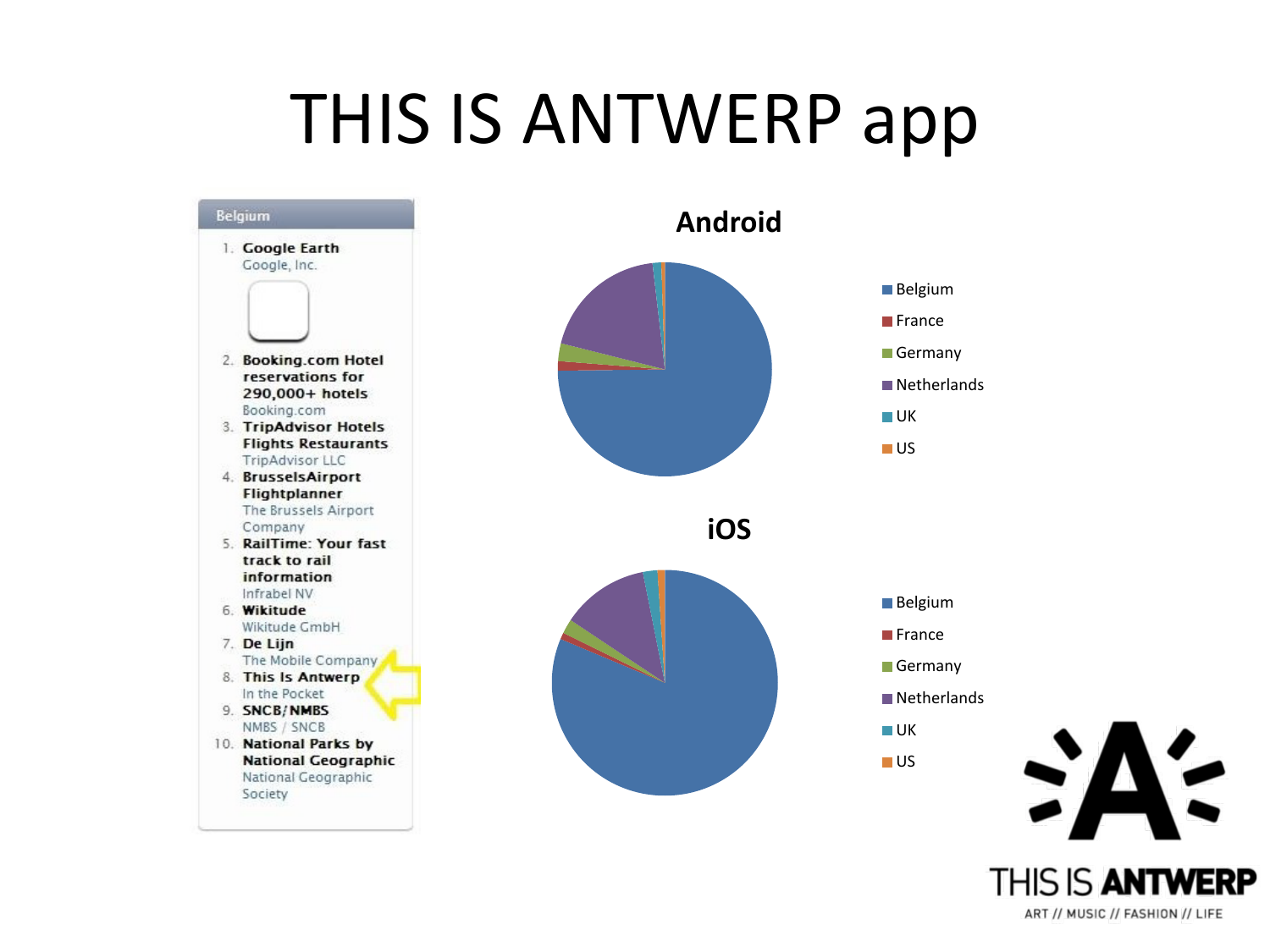- Website
	- [www.thisisantwerp.be](http://www.thisisantwerp.be/)
		- blog posts by locals
		- online magazine
		- community
	- 5.000 visitors/month



THIS IS **ANTWERP** ART // MUSIC // FASHION // LIFE



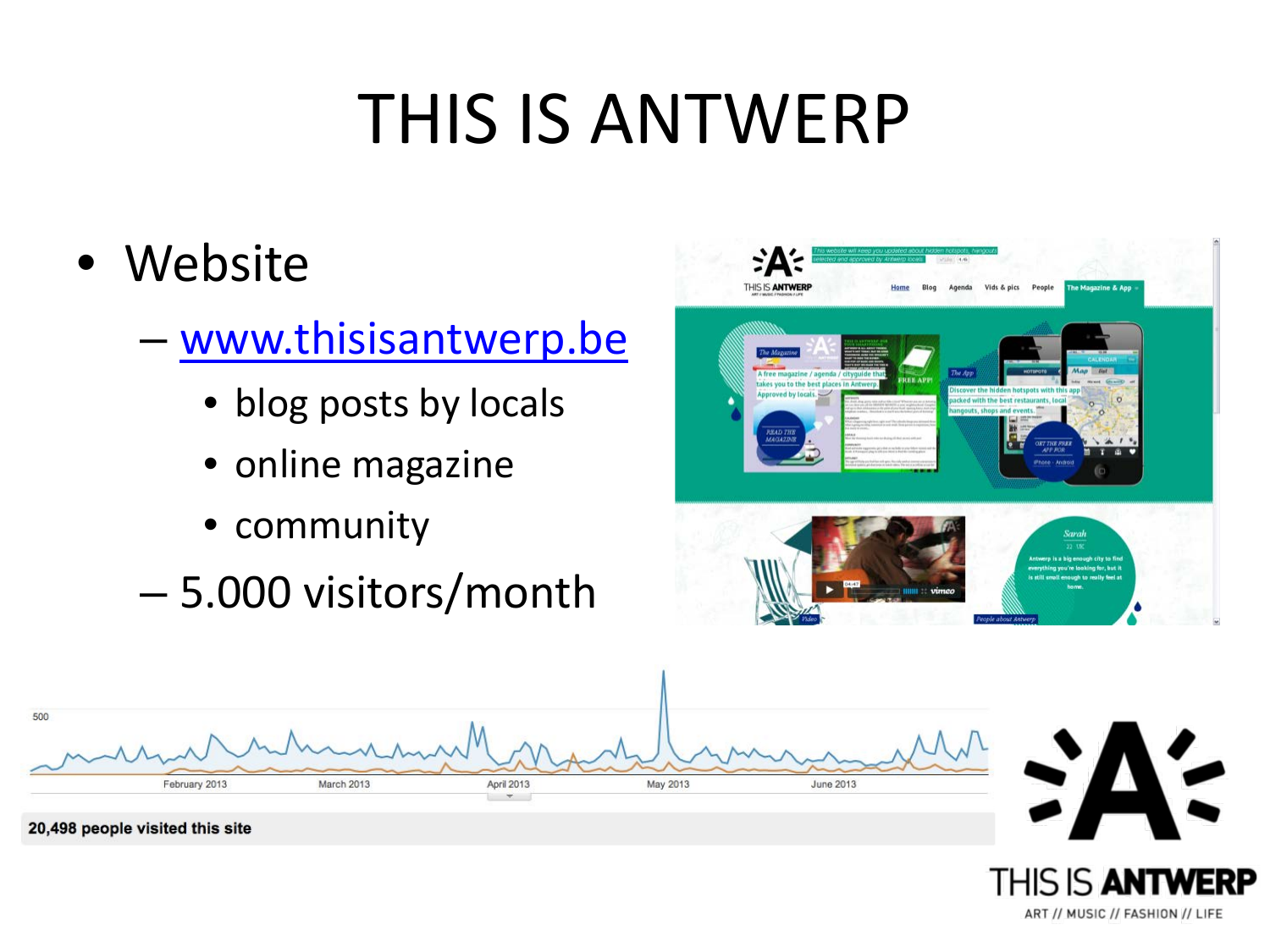- Social media community
	- Facebook, Twitter, Youtube, …
	- Daily updates
	- High level of interaction
	- Active promotion of unique travel deals



Still looking for a place to sleep in Antwerp on Sunday? Book our Music City Trip and stay the night at AB Hostel and get a ticket for Planet Caravan (with bands like OM and Condor Gruppe) at Muziekcentrum TRIX. Only 32euro/pp!



THIS IS **ANTWERP** ART // MUSIC // FASHION // LIFE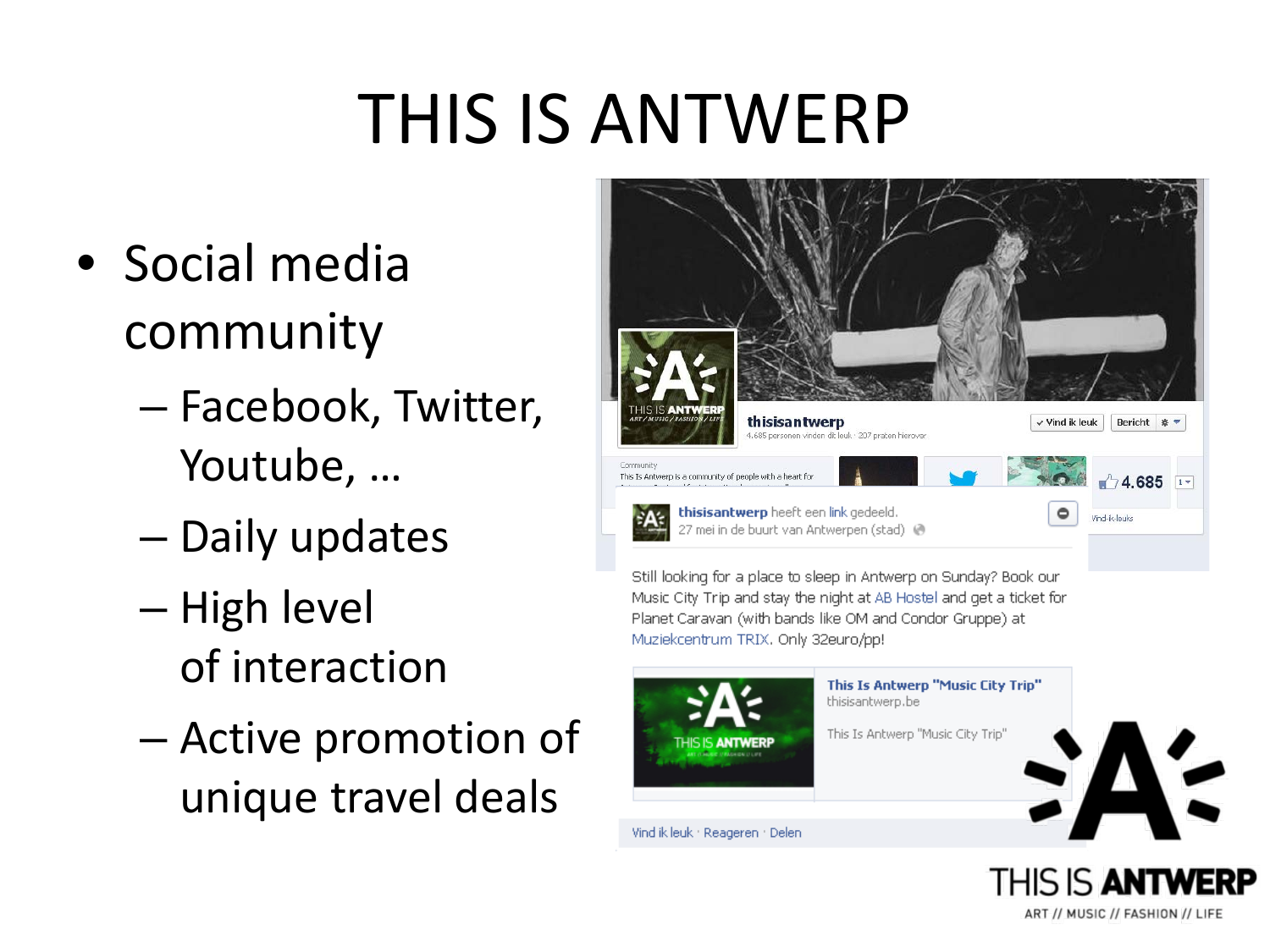- Magazine & Calendar
	- Circulation 30.000
		- In Antwerp (60 places)
		- In Belgium hostels
		- In hostels around Europe (Berlin, Amsterdam, Paris, London, Lissabon…)
- FREE
	- a taste of what ANTWERP has to offer.
	- it covers all the topics which are important to youth such as shopping, street style, music, going out, locals, skills, wifi, sleeping.
	- The style and layout of the magazine handy format, colourful style summer and winter edition
	- young LOCALS tested and approved and supplied the CONTENT
	- distributed locally, nationally and even internationally via shops, youth hostels and hotels,partners, tour operators, …